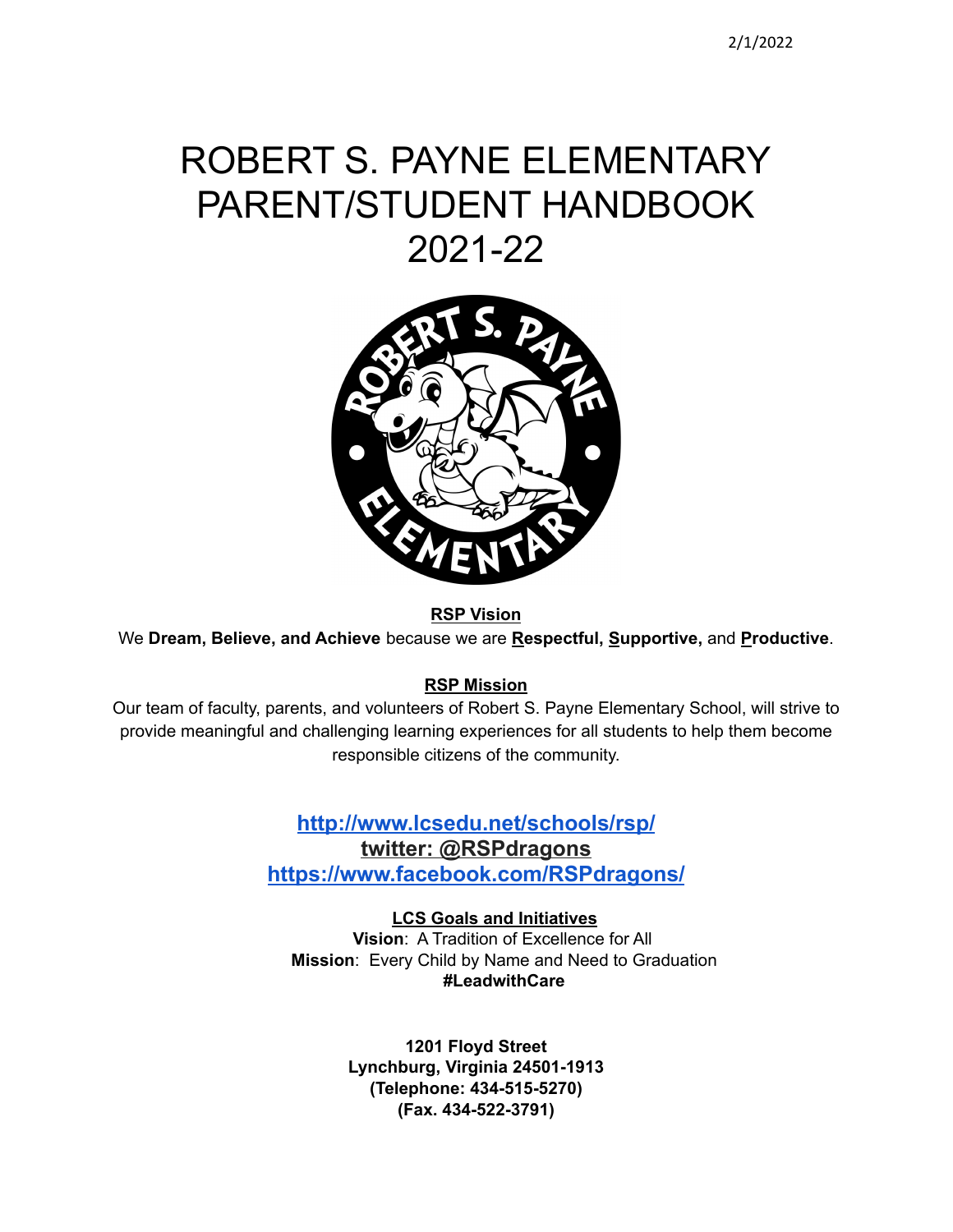# **Hours of Operation**

#### **Students:**

Elementary Schools: 8:55 AM – 3:55 PM **Teachers/Instructional Assistants:** Elementary Schools: 8:40 AM – 4:10 PM

#### **Administrative Contacts**

| R.S. Payne Main Office                | 434-515-5270 |
|---------------------------------------|--------------|
| <b>School Fax Number</b>              | 434-522-3791 |
| <b>School Administration Building</b> | 434-515-5000 |
| Transportation Department             | 434-515-5100 |

#### **History of Robert S. Payne Elementary School**

Robert S. Payne Elementary School (Old Payne School) was originally built on the corner of Polk and Twelfth Streets in 1875. The school was named after Dr. Robert Spotswood Payne, Chairman of the Lynchburg City School Board at the time. The facility was box-shaped with four classrooms on each of the three floors and a very small principal's office. A board fence separated the boys' yard from the girls' yard. In 1940, an annex was built to house the lower grades while the upper grades were still taught in the old building.

The original building was torn down in 1952-53 in order to expand Paul Laurence Dunbar High School and all grades were transferred to the school's present site (Twelfth and Floyd Streets). This building had formerly been the site of Robert E. Lee Junior High School, which had been built in 1925-26.

Today, Robert S. Payne Elementary School is a three-story building serving a student population that ranges from approximately 475-560 students. The facility contains 40 classrooms, a division-wide program for the academically gifted (grades 3-5), an administrative suite, nurse's clinic, and a teacher's lounge. Our facility is unique as an elementary school in that it houses a cafeteria, a large auditorium with balcony, library, a full-size gymnasium complete with a second story track,and a state of the art STREAM Lab (science, technology, reading, engineering, art, and math). Its classrooms are spacious with many of them having a distant view of the city, surrounding counties, and the Blue Ridge Mountains. The school covers two city-square blocks, satisfying the recreational and physical education needs of the students.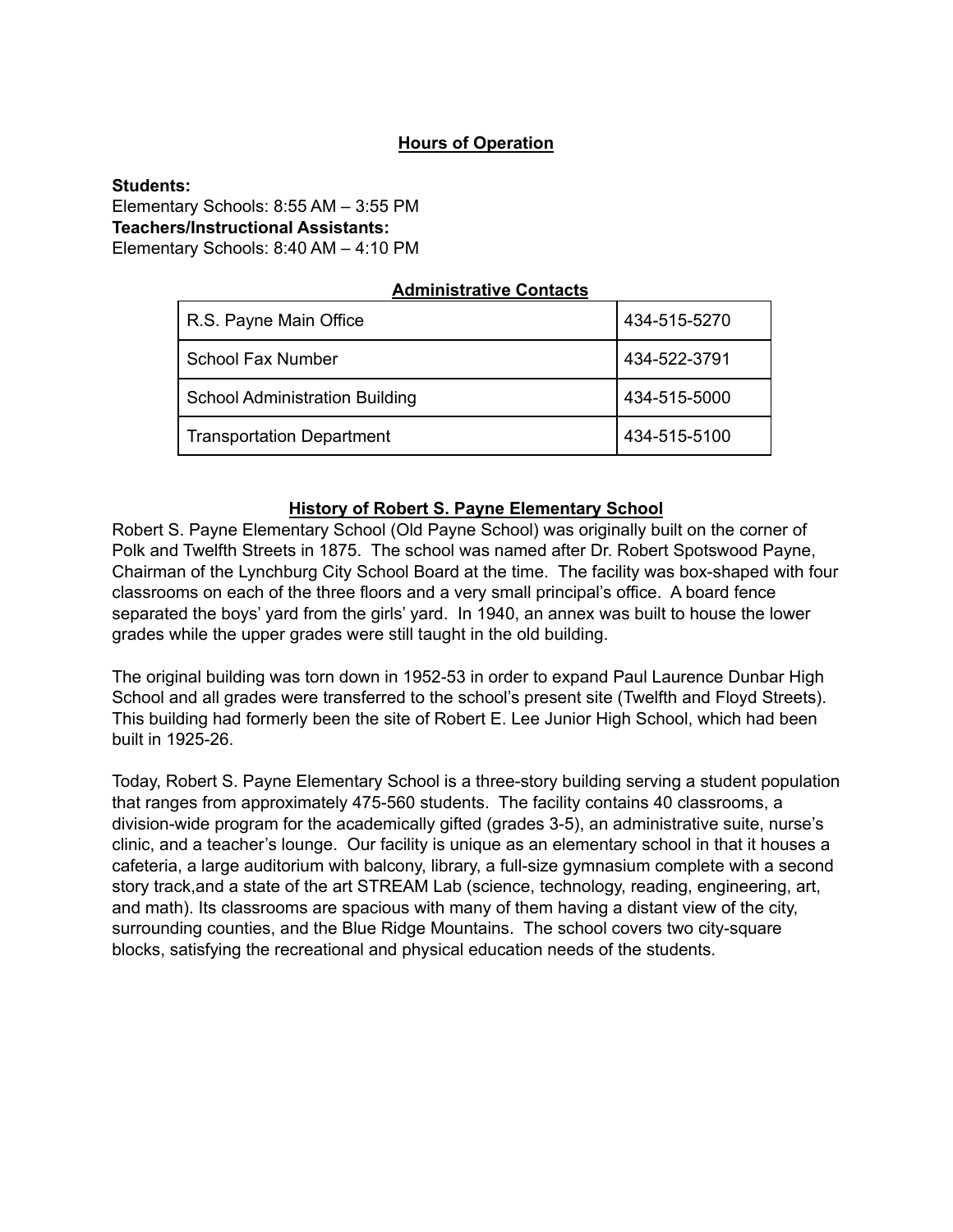#### **School Philosophy "Dream, Believe, Achieve"**

The faculty and staff at Robert S. Payne Elementary School feel that each individual child is the sole reason for the existence of the school and its mission. As educators, each is dedicated to promoting the emotional, social, and intellectual development of each child. We believe that the attainment of this goal is contingent upon the combined efforts of the home, school, and community. Furthermore, it should be recognized that ALL members of this partnership **must** share in the responsibility for the success and progress of each child. It is also our strong belief that education is the preparation for a successful and fulfilling life; a process that is constantly changing to address the specific, individual needs of the children we serve. Throughout the year, we will continue to recognize individual differences in learning styles as well as the need for a variety of teaching methods in order to provide an optimum learning environment for our children. In order to keep abreast of the changing times, we must continue to commit our talents and challenge ourselves to continually evaluate and revise our educational goals and practices. We will ensure that the students are provided with the opportunity to excel in all areas of academic, emotional, and social development. We are committed to helping all students develop positive character attributes needed to become knowledgeable, respectful, responsible, caring, participating members of their families, schools, communities, and nation.

# **Robert S. Payne School Pledge**

I will Succeed I have a right to Dream A reason to Believe And a Responsibility to Achieve I am Responsible for my actions and choices I am cooperative and positive I respect myself and treat others with respect I represent my family, my school and especially myself. I must succeed!

> Greatness does not come easily My effort will determine my outcome Hard work is my friend Laziness is my enemy Learning is my purpose Success is my Goal.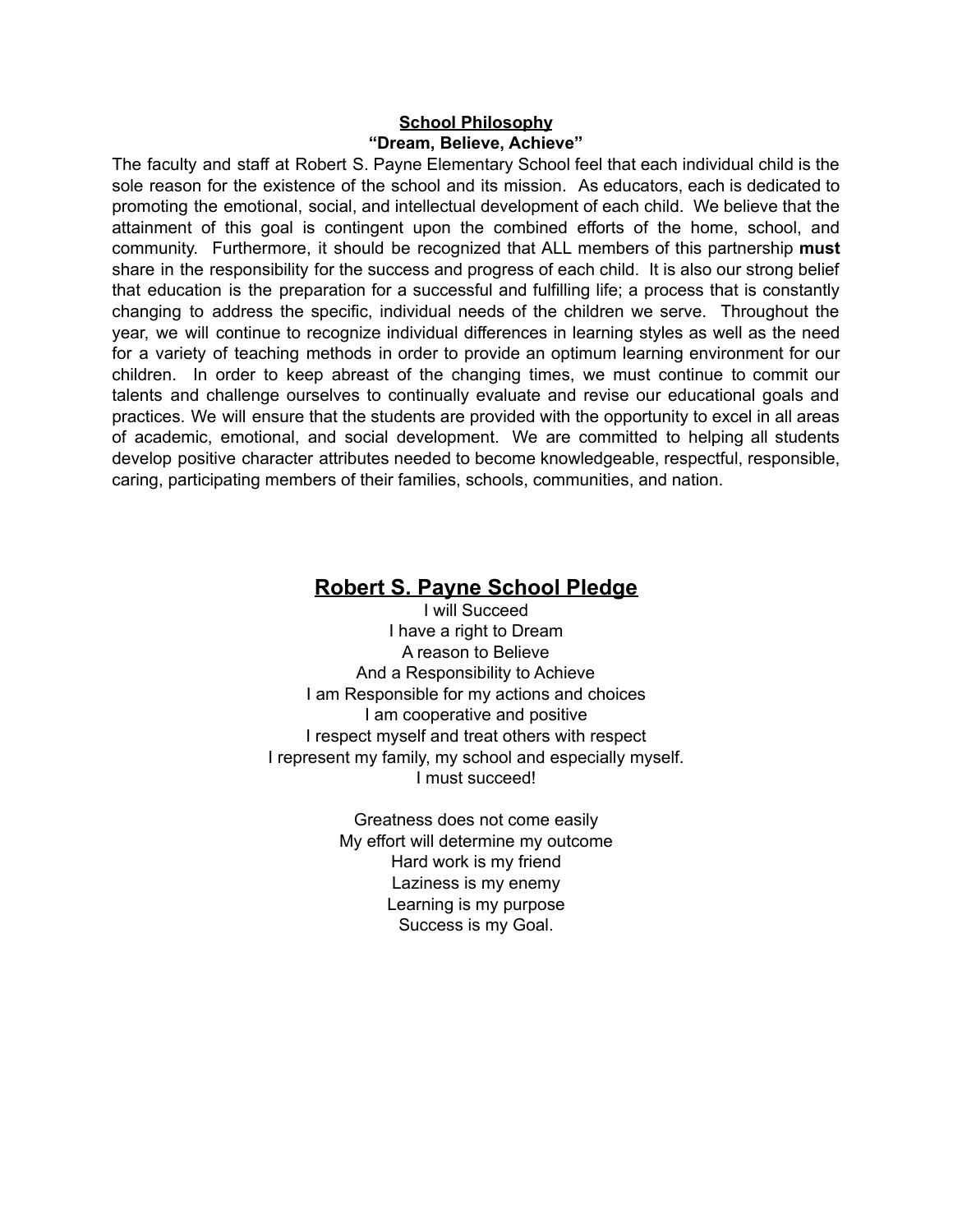# **Achievement**

# **Attendance/Tardies**

Students arriving after 8:55 a.m. will be marked tardy and must report to the attendance clerk for a tardy pass. A total of five unexcused tardies and/or early dismissals (without a doctor's note) will result in a contact from the school's attendance clerk and/or administration. If tardies and/or early dismissals continue, our school social worker will be assigned to assist parents and families with strategies to help with decreasing the number of tardies. When a child is absent from school, a parent or guardian has **24 hours** after the student's return to school to submit a note providing reasons and dates. If the school does not receive a note, your child's absence will be marked as unexcused.

# **Conference**

Conferences offer a valuable opportunity for parents and teachers to meet and exchange important information regarding a child's academic and social progress. Please contact your child's teacher to arrange a convenient time and date for an individual conference. **Fall conferences will be held during the month of November. Spring conferences will be held during the month of March.**

# **Evaluation of Student Work**

Progress reports will be sent home each nine weeks. In addition, midway through each grading period, students will receive an interim report. Students in kindergarten, first, and second grades receive **E** (Exceed, 90-100%), **M** (Meets, 80-89%), **P** (Progressing, 70-79%), **U** (Unsatisfactory, 69% and below) and  $S$  (Satisfactory). Students in  $3^{rd}$ ,  $4^{th}$ , and  $5^{th}$  grades receive **A** (90-100%), **B** (80-89%), **C** (70-79%), **D** (60-69%), and **F** (below 60%).

| <b>Interims Go Home</b> | <b>End of Quarter</b> | <b>Report Cards Go</b><br>Home |
|-------------------------|-----------------------|--------------------------------|
| September 15, 2021      | October 7, 2021       | October 15, 2021               |
| November 18, 2021       | December 17, 2021     | January 7, 2022                |
| February 10, 2022       | March 10, 2022        | March 18, 2022                 |
| April 29, 2022          | May 27, 2022          | May 27, 2022                   |

# **Field Trips**

Due to the COVID-19 pandemic, RSP will not engage in field trips at this time.

# **Homework**

A major goal of Lynchburg City Schools is to assist students in becoming committed to the process of learning. Learning is not restricted to the classroom, but is a continuous process occurring every moment of every day. Homework and home study are vital components of a student's education. A scheduled time and quiet place for your child to complete his/her homework, study, and read will help ensure your child's success in elementary school.

The basic objective of homework is the reinforcement and application of previously learned concepts and skills. Therefore, homework assignments will be designed to reinforce and apply knowledge that has already been introduced and explained in the classroom. In grades K-2,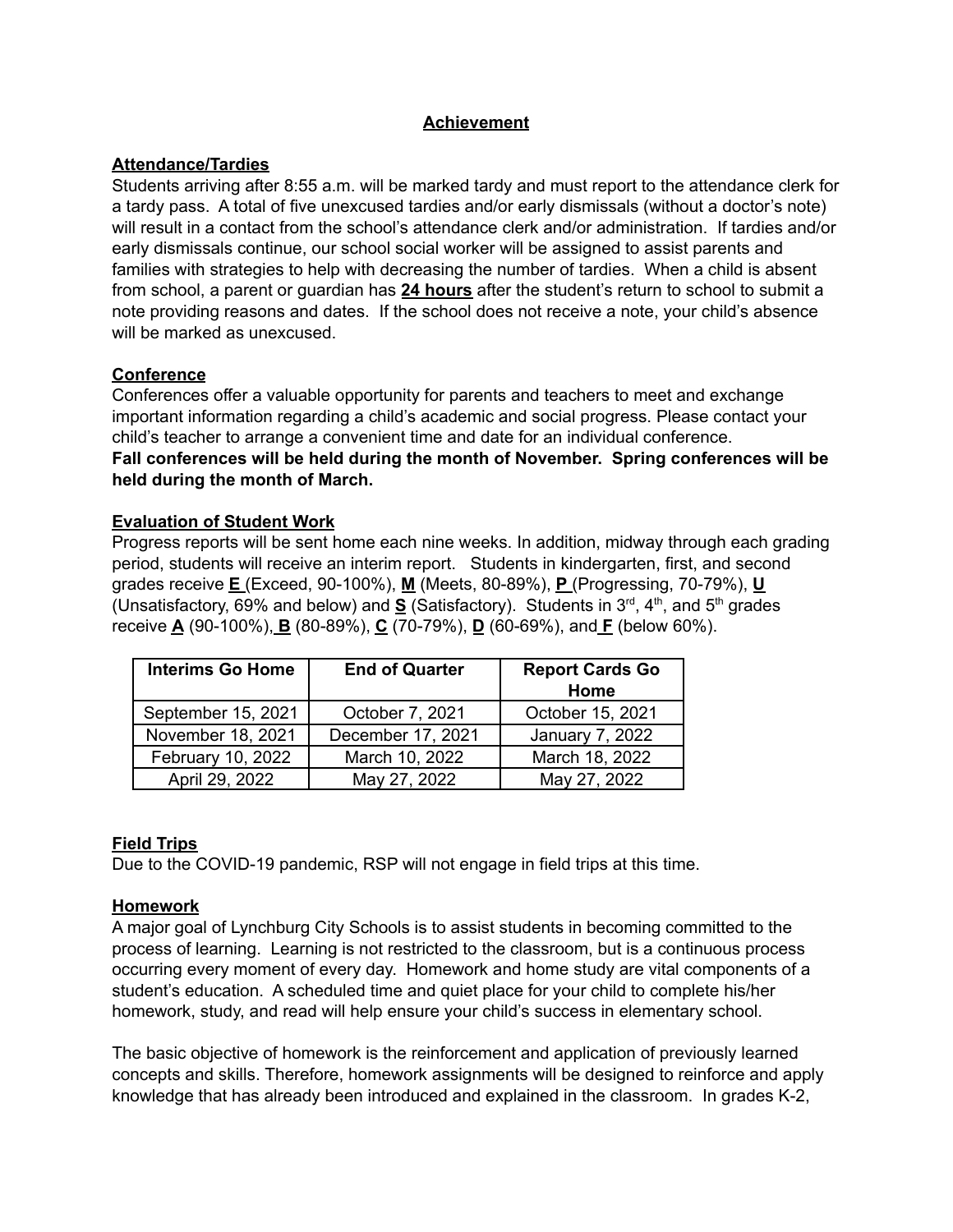homework should not exceed thirty minutes. In grades 3-5 homework should not exceed sixty minutes. In addition to nightly assignments, students may also be given long term projects. Parents are asked to read at least twenty minutes per night with their child.

| <b>Lunch and Recess Schedules</b> |  |
|-----------------------------------|--|
|-----------------------------------|--|

| <b>Grade Level</b>  | <b>Lunch Time</b> | <b>Recess Time</b>           |
|---------------------|-------------------|------------------------------|
| Pre-K               | 10:55-11:25       | 10:30-11:30<br>$2:00 - 2:30$ |
| Kindergarten        | $12:15 - 12:45$   | $9:30-9:50$<br>$3:10 - 3:30$ |
| <b>First Grade</b>  | 12:30-1:00        | 11:45-12:15                  |
| Second Grade        | 11:45-12:15       | 11:15-11:45                  |
| <b>Third Grade</b>  | $1:00 - 1:30$     | 12:30-1:00                   |
| <b>Fourth Grade</b> | 11:30-12:00       | $1:00 - 1:30$                |
| <b>Fifth Grade</b>  | 12:00-12:30       | $2:30 - 3:00$                |

# **Dismissal**

# **Bus Riders (Morning) Arrival:**

- Buses will *arrive* in the morning (8:40 a.m.) and proceed down Floyd Street from 13th Street. Buses will stop along the sidewalk where students will unload. Students will enter the building on Floyd Street at door 1 and proceed immediately to the classroom following the student health screening.
- Assigned staff will be on duty to greet, supervise, assist, and direct students while maintaining their safety and limit the possibility of any dangerous and/or liable situations from occurring throughout the year.

#### **Bus Riders (Afternoon) Dismissal:**

- Buses will *arrive* in the afternoon (3:55 p.m.) and proceed down Floyd Street from 13th Street. Buses will stop along the sidewalk where students will be loaded.
- Assigned staff will be on duty to supervise, assist, and direct students while maintaining their safety and limit the possibility of any dangerous and/or liable situations from occurring throughout the year.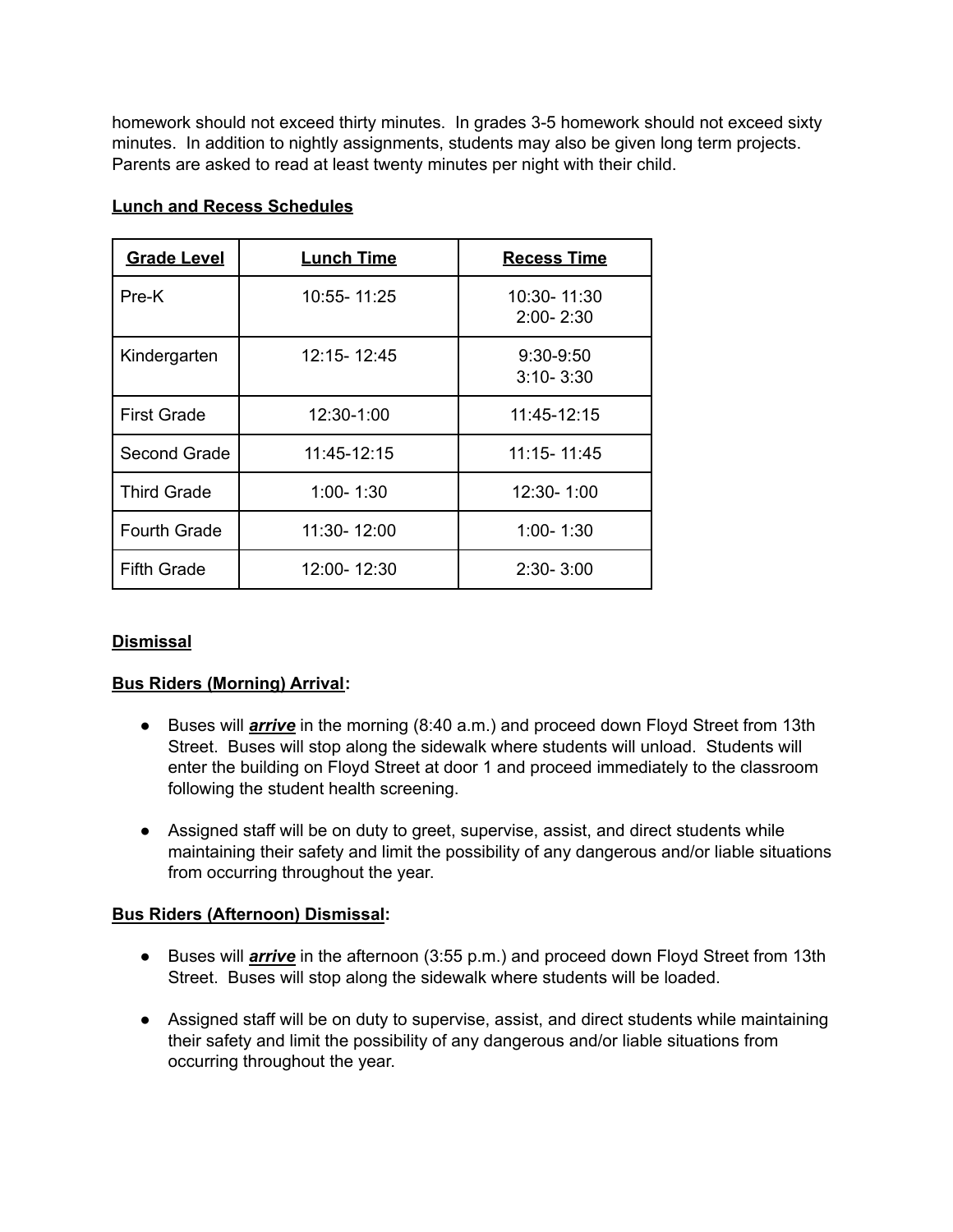# **Car Riders (Morning)**

- The established traffic pattern for all vehicles will be to follow Fillmore St. to turn left on 16th or 17th Street, and then turn left on Floyd Street. All vehicles must continue to 13th Street and turn left through the fenced area (gate will be unlocked at 8:40 AM).
- If this traffic pattern is followed, student safety will be maintained. This will ensure that all students exit the vehicle on the passenger's side which will place them closest to the building.
- Students will enter the building by way of Door 3. Staff members will supervise students as they proceed into the building.
- No cars are permitted on Floyd Street from 12th street. Buses will utilize this street and we want all students to remain safe.

# **Car Riders (Afternoon)**:

- The established traffic pattern for all vehicles will be to follow Fillmore St. to turn left on 16th or 17th Street, and then turn left on Floyd Street. All vehicles must continue to 13th Street and turn left through the fenced area (gate will be unlocked at 3:55 PM).
- If this traffic pattern is followed, student safety will be maintained. This will ensure that all students enter the vehicle on the passenger's side which will place them closest to the building.
- Staff members will supervise students as they proceed to their vehicle.

**No cars are permitted on Floyd Street from 12th Street, buses will be utilizing this street and we want all students to remain safe.**

#### **Title I Program**

R. S. Payne Elementary will operate under a school-wide Title I program. This program has allowed us to implement several instructional opportunities, as well as reduce class size for various grade levels. Highlights of this program include the school wide events for parents and students, Level Literacy Intervention (LLI) used by Title I teachers, and educational materials for classrooms. For more information about this program contact the school.

#### **Media Center**

The media center is a very important part of R. S. Payne Elementary. All students are allowed to check out books. Library books that are checked out by students are the student's responsibility. Books should be returned on time and in good condition. Additional books may **NOT** be checked out until overdue books are returned. We do not charge a fee when books are overdue; however, the student MUST pay for any lost books.

#### **Behavior**

# **School Counseling Services**

School Counseling Services are provided by a trained and qualified elementary school counselor of education. The form to exclude your child from personal/social counseling is available online. This form must be completed by the parent and a copy given to the principal.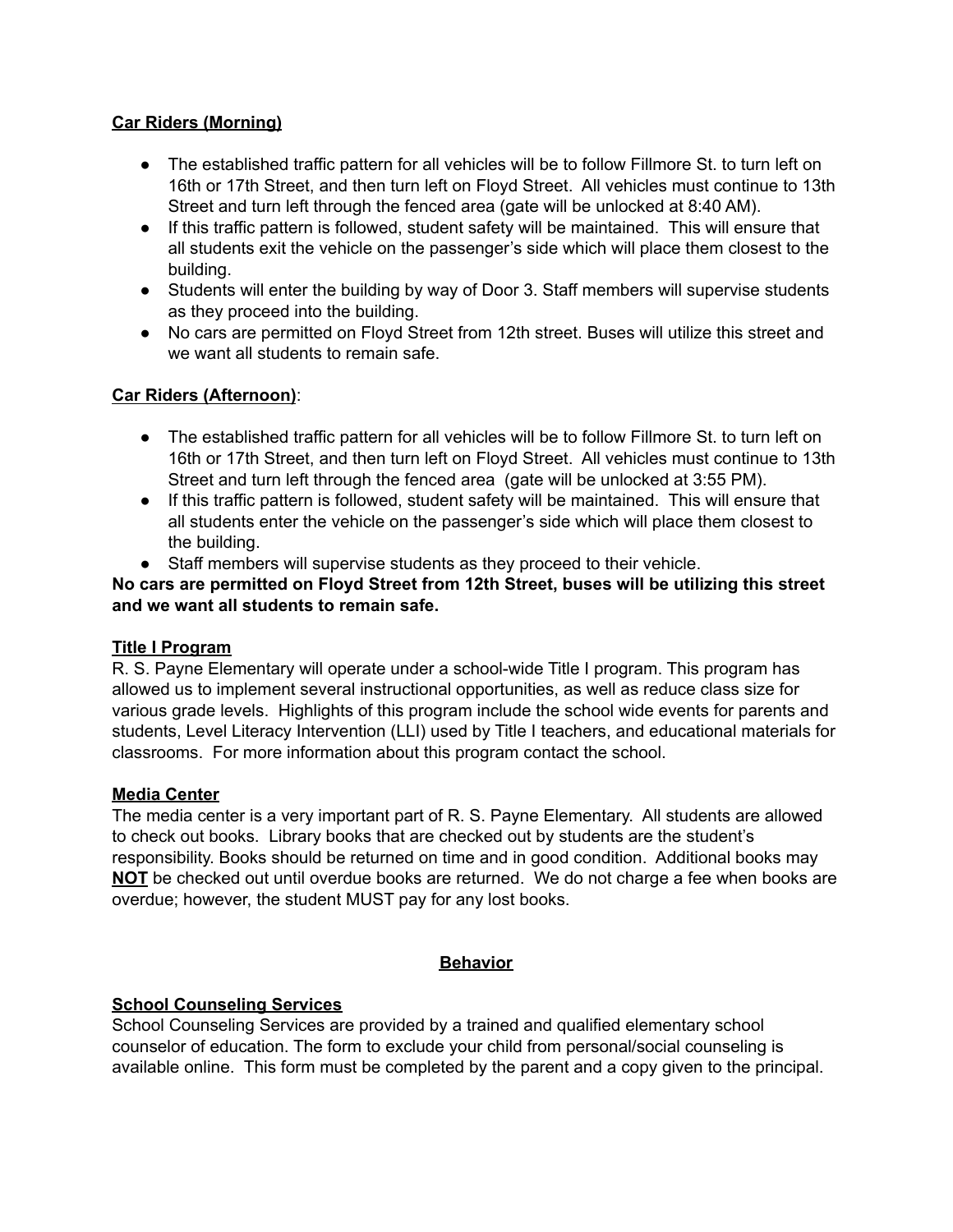# **Positive Behavior Intervention Supports (PBIS)**

There are specific behavioral objectives that experience tells us to highlight for students and parents at the beginning of the school year. Our goal is to work together with our parents to help our students learn these lessons early and thus avoid any negative consequences for misbehavior. Specifically, we ask parents to support our efforts as students continue to learn appropriate behavior for school.

#### **RESPECTFUL**

- Show good character.
- Keep our school clean.
- Keep our school safe.

#### **SUPPORTIVE**

-Encourage others. - Treat others with kindness. -Have a positive attitude.

#### **PRODUCTIVE**

- Follow directions. - Stay on task. - Always do your best.

As a constant reminder of our school rules, the visuals have been placed throughout the school including classrooms, hallways, stairwells, and bathrooms.

#### **CULTURE**

#### **Custody**

Whenever there is a question concerning the custody of a student, R. S. Payne Elementary has permitted both parents to visit the child. This also includes releasing the student to either parent during the school day. As a school, we are able to enforce certain restrictions and custody rulings only in the event that a parent is able to present an official court and/or legal document giving us specific instructions as to the decision regarding custody. More specifically, we cannot legally deny access to any parent without the proper authorization by the courts. Once custody has been awarded, the school requires that an updated copy of the court document be provided for the office file.

#### **Gang Activity or Association - Policy JFCE**

The Lynchburg City School Board recognizes the existence of gangs in the community and the threat they pose to the educational environment. Therefore, students shall not engage in gang activity on school grounds, on school buses or on any school sponsored activity. In addition, students shall not engage in gang activity using the School Division computer system at any time. A gang is defined as any group of three or more persons whose purpose includes:

- commission of illegal acts
- participation in activities that threaten the safety of persons or property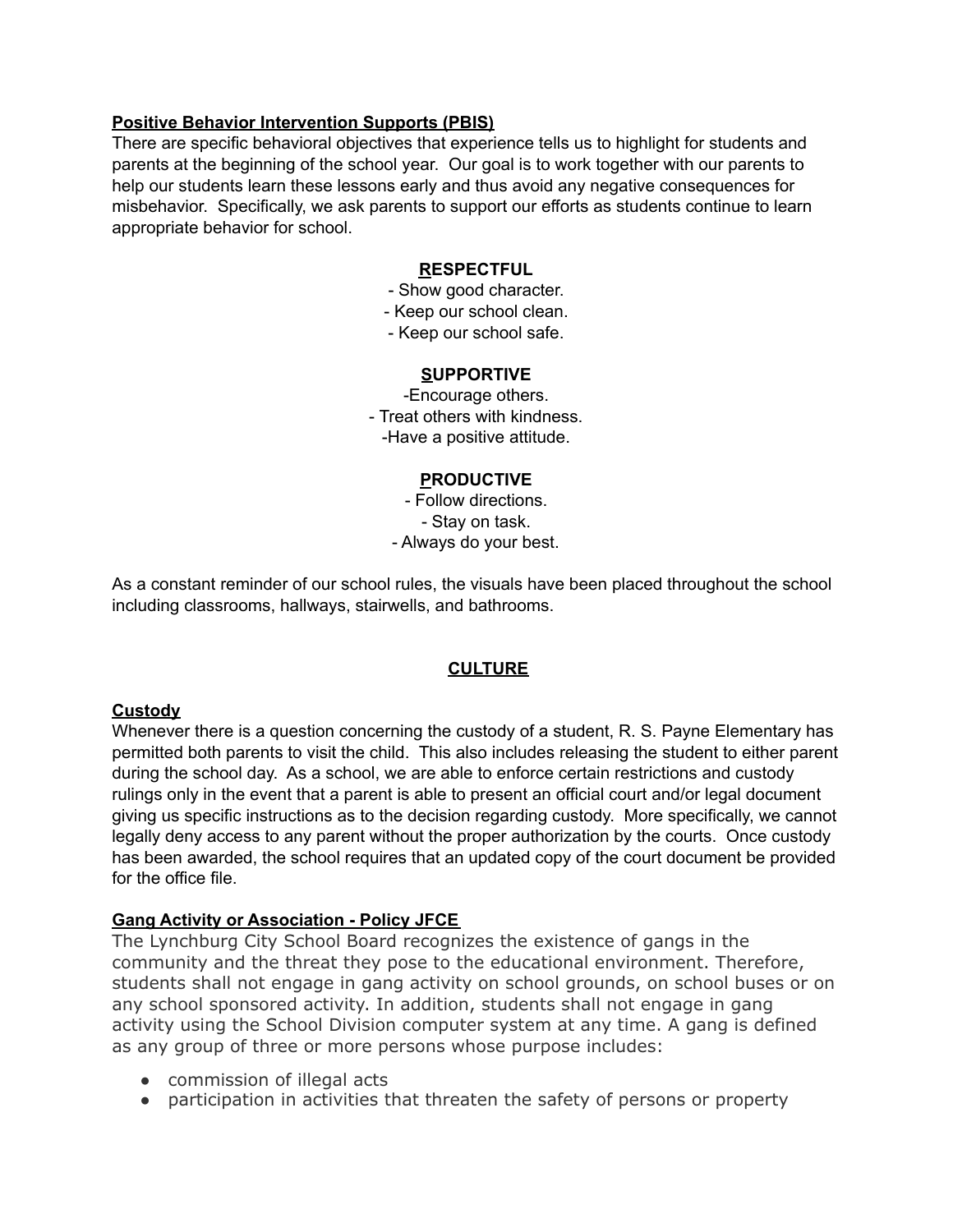- disruption of the school environment
- creation of an atmosphere of fear and intimidation.

Students are subject to disciplinary action in accordance with Policy JFC Student Conduct and Regulation JFC-R Standards of Student Conduct for participating in gang activity. Gang activity is defined as:

- wearing, using, distributing, displaying, or selling any clothing, jewelry, emblem, badge, symbol, sign, tattoo, or other thing that is evidence of membership or affiliation in any gang;
- committing any act, or using any speech, either verbal or non-verbal (such as gestures or hand-shakes) showing membership or affiliation in a gang;
- using any speech or committing any act in furtherance of the interests of any gang, including: (a) soliciting, hazing and initiating others for membership in any gang, (b) requesting any person to pay protection or otherwise intimidating or threatening any person, (c) committing any other illegal act or other violation of school policy and inciting other students to act with physical violence;
- inappropriate congregating, bullying, cyberbullying, harassment, intimidation, degradation, disgrace and/or related activities which are likely to cause bodily danger, physical harm, or mental harm to students, employees or visitors.

The Superintendent or Superintendent's designee, in cooperation with local law enforcement and/or juvenile agencies, develops and regularly updates a regulation listing known gang clothing, jewelry, emblems, badges, signs, gestures, handshakes and symbols.

The Superintendent or Superintendent's designee provides, in collaboration with local law enforcement, in-service training in gang behavior and characteristics to facilitate staff identification of students at risk of gang involvement and promote membership in authorized school groups and/or activities as an alternative. Revised: October 1, 2019

# **Lost and Found**

To minimize lost articles, please put your child's name on all items of clothing, book bags and lunch containers. At the end of each quarter, unclaimed articles will be donated to Goodwill.

# **Masks Policy- JHCCAZ/GBEY**

On August 3, 2021, the School Board voted to approve revisions to Mask Policy JHCCAZ/GBEY that allows the Superintendent or Superintendent's designee to monitor and develop protocols and guidance in regards to masks and face coverings. Dr. Edwards recommended, and the Board approved, that students, staff, and visitors continue wearing masks indoors in schools regardless of vaccination status. The division will continue monitoring data and metrics of medical outbreaks in the city, state, and within the school division as a part of their decision-making protocols.This information will be discussed at each board meeting to guide any further decisions.

# **Medication**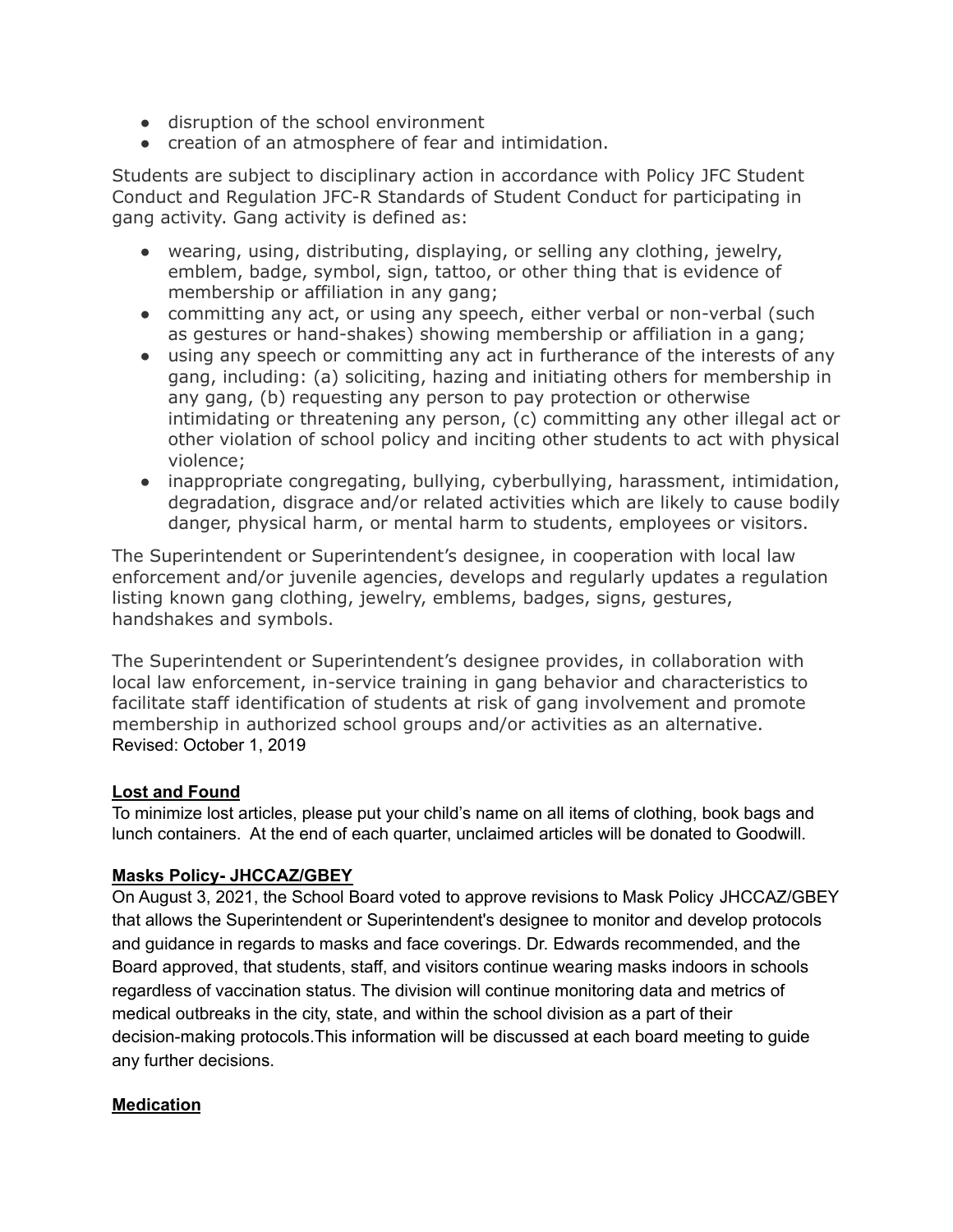If your child has a chronic health condition (such as asthma, diabetes, seizure disorder, food allergy) the school division requires them to have a Health Care Action Plan <http://www.lcsedu.net/parents/forms> signed by a physician and a parent.

The Health Care Action Plan includes permission for medication. If your child does not have one of the above chronic illnesses but requires medication at school please complete a Physician/ Parent Authorization to Administer Medication form (this requires a physician signature). This form is available online. The information listed on this page serves as a quick reference and guideline for any student who must take medication at school as prescribed by a physician. School policy mandates that any student who must receive medication during the school day have, on file, a completed authorization form signed and dated by the parent and physician to facilitate the safe and effective administration of the medication(s).

The medication administration guidelines for students are as follows:

- A Physician/Parent Authorization form <http://www.lcsedu.net/parents/forms> must be completed, signed, and dated by the prescribing physician and the parent. The completed form should be returned to the school nurse the first day of school before the medication is given.
- No medication (including over the counter medications ex. cough drops) will be administered without a completed physician/parent authorization form on file.
- All medications (prescribed and over the counter medications) must be brought to school in a sealed pharmacy medicine bottle containing the student's name, name of the medication and dosage.
- Medications brought to school in baggies, unmarked containers, or in containers prescribed for someone other than the student will not be accepted.
- Medications cannot be transported on the school bus.
- The clinic is for emergencies and brief waiting periods. It is the parent's responsibility to see that his/her child is picked up promptly if the child becomes ill at school.

# **Parent Teacher Organization**

Parents, guardians, and interested others are encouraged to participate in PTO activities. R. S. Payne Elementary recognizes parents/guardians as the school's most valuable resource. The PTO Executive Board meets regularly as does the general session of the PTO Any parent/guardian is welcome to attend PTO meetings. We encourage 100% participation through the R. S. Payne Elementary PTO. The monthly meetings will be held on the dates below.

- September 2-7:00 PM
- October 14-7:00 PM
- November 4-7:00 PM
- December 2-7:00 PM
- January 6- 7:00 PM
- February 3-7:00 PM
- March 3- 7:00 PM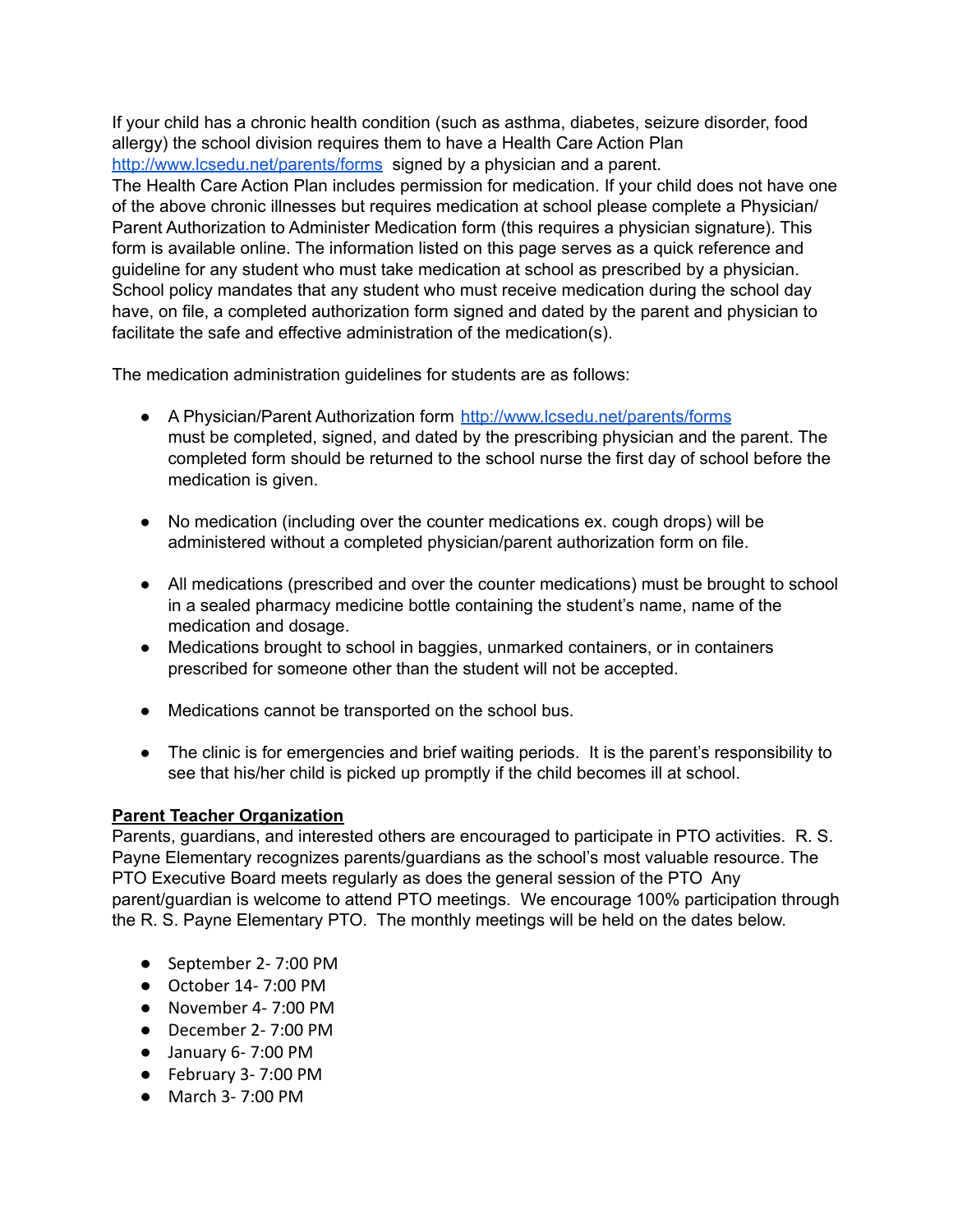- April 7- 7:00 PM
- May 5- 7:00 PM

# *The mission of the RSP PTO shall be:*

- *A. To enhance the educational environment at RS Payne Elementary School through volunteer and financial resources.*
- *B. To promote cooperative efforts between parents, school administration, school personnel, and students.*
- *C. To foster pride in RS Payne Elementary School.*

# **PTO Executive Board and Committees**

| President                     | <b>Katie Sigler</b> | Redemptions      | <b>Caroline Assent</b> |
|-------------------------------|---------------------|------------------|------------------------|
| <b>Vice President</b>         | Kat Hogan           | Fundraising      | Tiersha Royal          |
| Secretary/PTO Faculty<br>Rep. | Elizabeth McClung   | Spirit           | Savannah Adams         |
| Treasurer                     | Deirdra Flavin      | <b>PTO Email</b> | ptorspayne@gmail.com   |

#### **School Colors and Mascot**

Robert S. Payne Elementary School colors are black and red. The school mascot is a dragon.

#### **School Telephone**

The school telephone number is (434) 515-5270. Student messages are discouraged. Students may not be pulled from class to receive a telephone call nor to make a telephone call except in cases of extreme emergencies ONLY. Arrangements for after-school activities should be made BEFORE the child comes to school. Parents wishing to talk with teachers should call the office and leave a message or email the classroom teacher to schedule a time to talk. Teachers are responsible for students and instruction therefore it is difficult for them to talk during instructional hours. Each classroom has a telephone so messages can be left during the instructional day for the teacher to return the call.

#### **Student Cell Phone Use**

Current LCS School Board Policy does not prohibit elementary students from having a cell phone while at school. However, as stated in the policy all cell phones must be turned off and remain in the student's book bag while en route to/from and during school hours. Violation of these rules will result in confiscation of the cell phone. The cell phone will only be released to the parent of the child, and may be picked up in the school office.

#### **Toys and Other Gadgets:**

Students may **NOT** bring **toys, fidget spinners, collectable cards, hand held electronics, IPODS, mp3 players, IPADs, Kindles, Nooks, laptops, etc**. When these items get lost or damaged, it disrupts the educational process. Please discuss this with your child. If these items are brought to school, they will be confiscated. Parents will need to come to the school to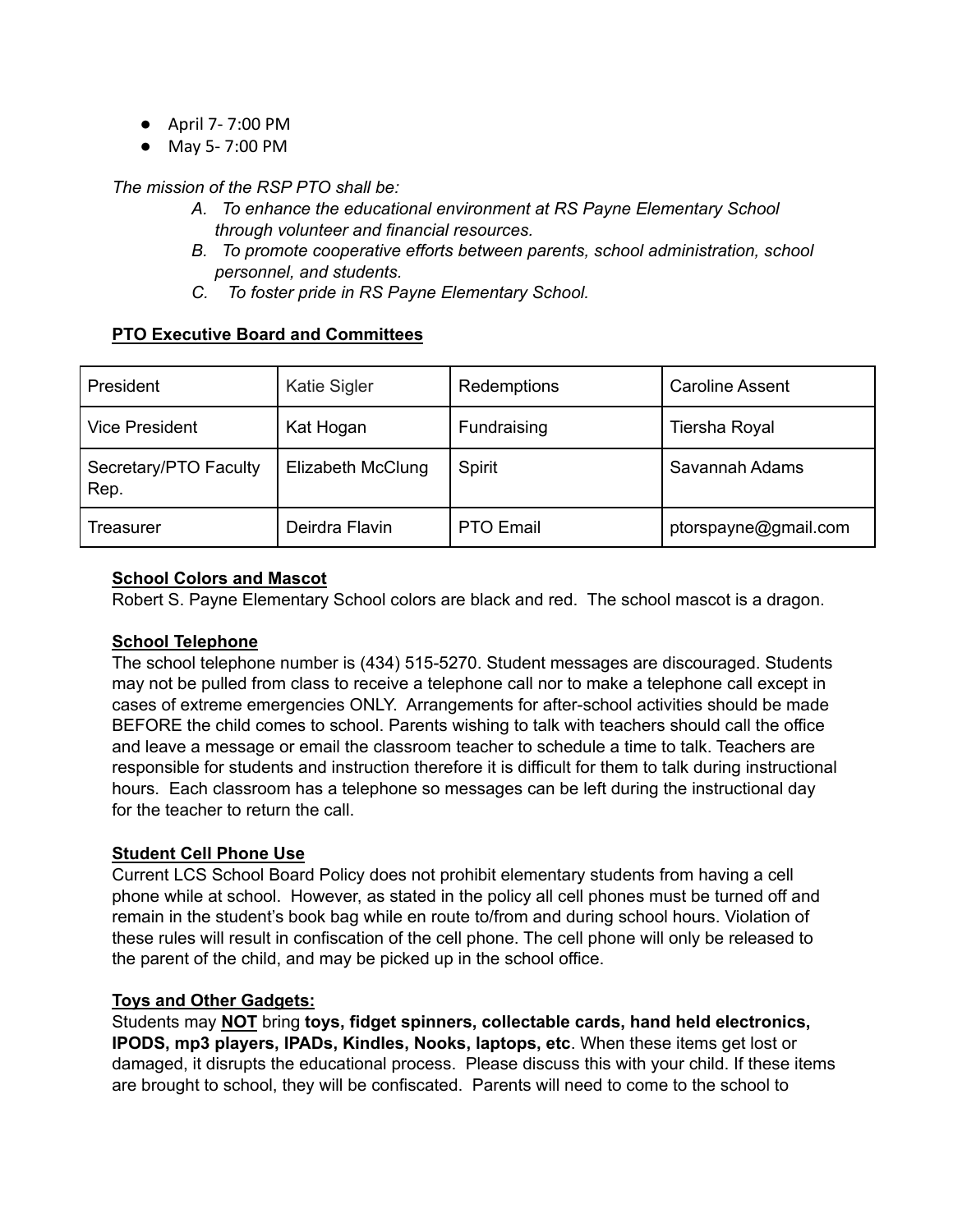reclaim these items. It is important to note that bringing any kind of weapon to school (toy or otherwise) is a serious violation of school rules and may result in a suspension.

#### **Vacations/Family Travel/Family Celebrations**

Parents are requested to schedule vacations and trips so that students will not miss any time from school. As an educational organization, we understand that student attendance at school is critical to their success and we discourage families from taking trips that result in students missing school. In the event that school time is missed, every effort should be made to keep the loss of school time to a minimum. The parent/guardian must provide written notification of the absence to the principal and attendance clerk. If more than five days are requested, a petition must be filed with the Superintendent. For attendance purposes only, absences for family vacations, travel, family celebrations (ex. weddings) will be considered unexcused. However, for educational continuity, if an absence is necessary, please reach out to your child's teacher and ensure that your child completes (in a timely manner) any work missed during their absence. We want to ensure your child's continued success once they return to school.

#### **Visitor's Policy/Volunteers**

Due to the COVID-19 Pandemic visitors are discouraged. We will welcome visitors to school during Phase 4.

# **Wellness Policy and Food Services Guidelines** (Policy 7-51)

Lynchburg City Schools are committed to providing school environments that promote and protect students' health, well-being, and ability to learn by supporting healthy eating, physical activity and emotional growth. Student wellness is defined as: "A balance of physical emotional well-being that empowers students to make healthy lifelong choices to achieve an optimal quality of life." Therefore, it is the policy of Lynchburg City schools that:

The school division will engage students, parents, teachers, food service professionals, health professionals, and other interested community members in developing, implementing, monitoring, and reviewing division-wide nutrition and physical activity policies. All students in grades K-12 will have opportunities, support, and encouragement to be physically active on a regular basis.

Most foods and beverages offered will meet the nutrition recommendations of the U.S. Dietary Guidelines for Americans. Qualified child nutrition professionals will provide students with access to a variety of affordable, nutritious, and appealing foods that meet the health and nutrition needs of students; and will provide clean and safe settings for students to eat. To the maximum extent practicable, all schools will participate in available federal school meal programs (including the School Breakfast Program, National School Lunch Program [including after-school snacks]). Schools will provide nutrition education and physical education to foster lifelong habits of healthy eating and physical activity, and will establish linkages between health education and school meal programs, and with related community services. Schools will promote and encourage mental/emotional health and well being through a multifaceted approach, engaging students, school staff, and parents when possible. The regulations set forth by USDA and the Virginia Board of Education are minimum standards of compliance. Local school divisions are encouraged to develop a policy that would further limit the availability of non-nutritious foods to students during the school day.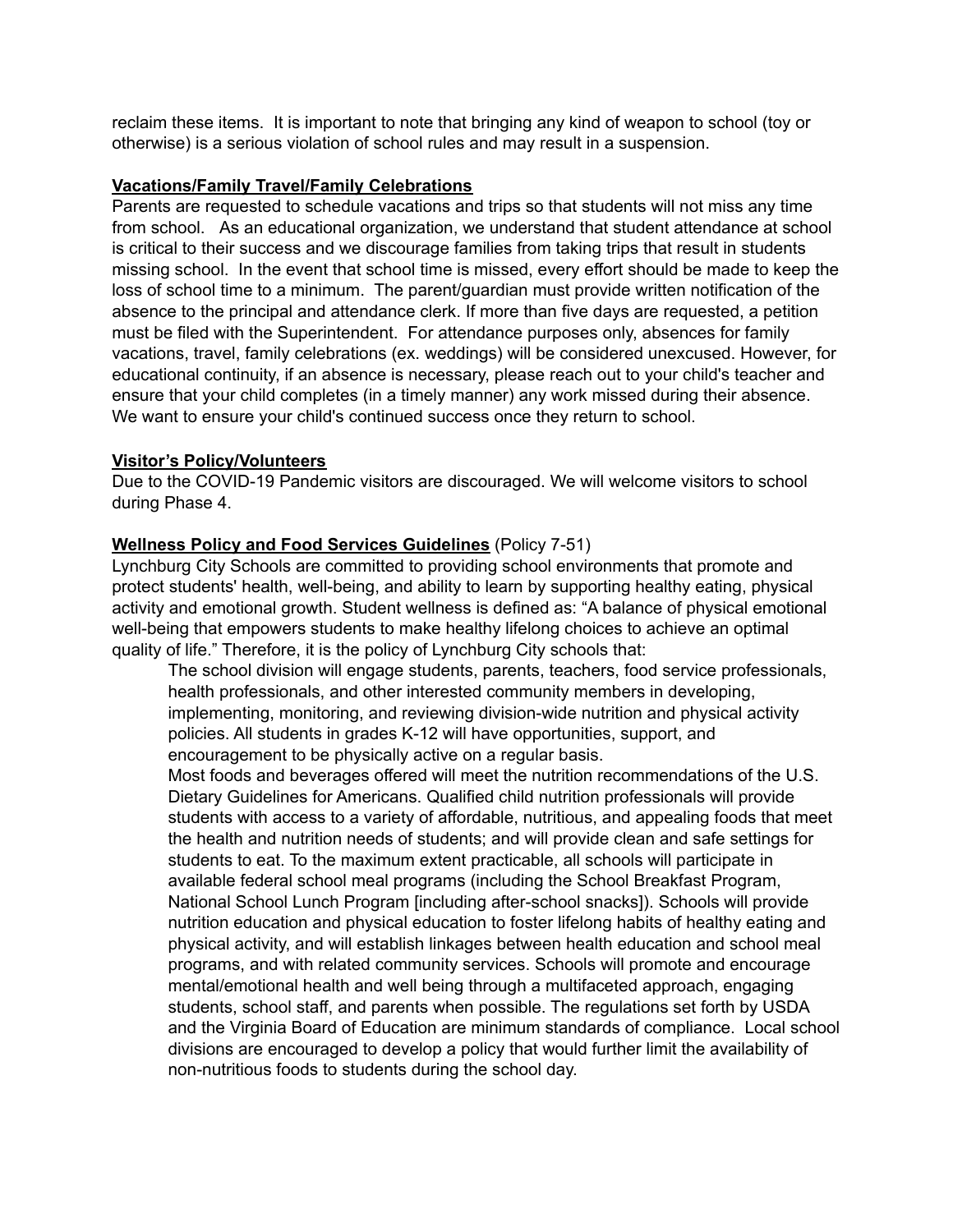As required, the LCS Health Advisory Board developed a Wellness Policy which was subsequently approved by the Lynchburg School Board.

#### **Extra food and beverages are not being sold by LCS school nutrition during this time.**

#### **Sharing Food and Beverages**:

Students will be unable to share their foods or beverages with one another during meal or snack times. Please send a healthy snack to school with your child if permitted by your child's teacher.

**Healthy School Snacks** Applesauce Apple slices Graham crackers Crackers with peanut butter Bananas Frozen grapes Vegetables (carrots, broccoli, etc.) Fruit juice pops (frozen fruit juice in popsicle mold) Make-your-own-snack mix (ex. Cheerios, raisins, sunflower seeds, etc.) Cheese and fruit chunks Rice cakes Rice cakes and peanut butter Raisins Frozen bananas Graham crackers with peanut butter or applesauce Yogurt and granola, seeds, or nuts Lunch meat and cheese rolls (roll a piece of turkey around a piece of cheese) Baked potato chips Open face apples (cut an apple in half and dip the face in powdered jello) Trail mix bars Cheese toast Small corn tortillas with beans and cheese Dry cereal For student and staff safety, please **do not** send food and drink in **glass containers**.

#### **Safety**

#### **Accidents/Clinic**

In case of an emergency, first aid is given by the school registered nurse or other trained personnel. In all cases of serious accidents or illnesses, every effort is made to contact a parent/guardian. Please contact the office to ensure your telephone numbers are up-to-date. If we cannot reach you, we will use the emergency contact information you have provided.

#### **Appropriate Shoes**

Please ensure your child comes to school each day with appropriate footwear. Tennis shoes are best for activities at school. Students participate in recess daily and we want all students to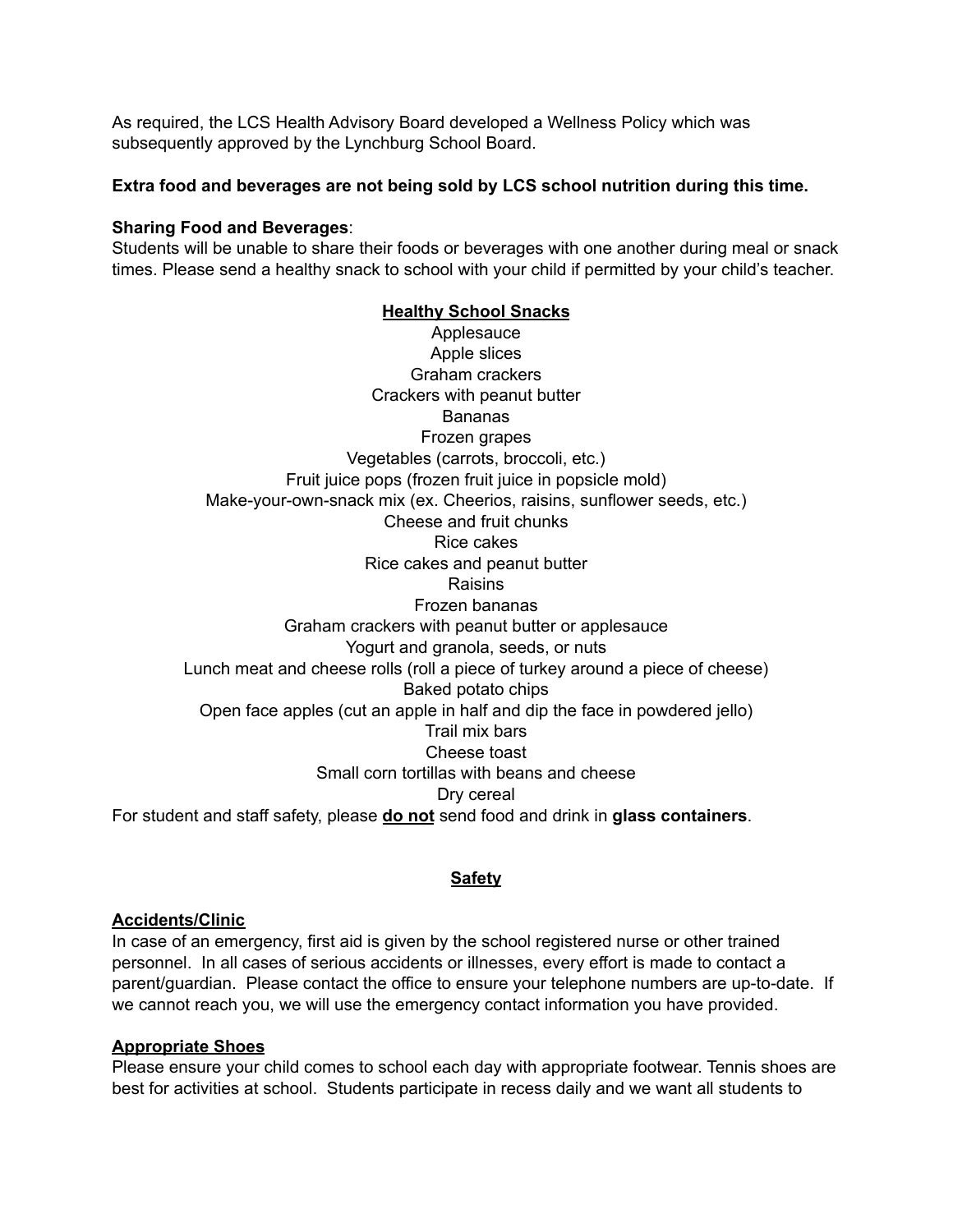remain safe while at school. The following types of footwear not acceptable for school include slides, flip flops, shoes with wheels, and strapless sandals.

#### **Asbestos Hazard Emergency Response Act (AHER) Awareness**

The Environmental Protection Agency (EPA) requires all public schools (K-12) to identify and manage asbestos-containing building materials (ACBM) located inside all school buildings. These requirements range from inspection to maintain proper records regarding the management of ACBM in schools.

The Local Educational Agency (LEA) must designate a person to ensure that the LEA complies with the AHERA requirements. Some of the designated person's responsibilities are ensuring that custodial and maintenance personnel are properly trained, hiring accredited inspectors to locate and identify ACBM, maintaining records, notifications and re-inspections on a three-year cycle. Mr. Don Floyd, (434) 515-5120, serves as the designated person for Lynchburg City Schools.

#### **Parking Procedures**

Fortunately, the parking capacity and arrangements at Robert S. Payne Elementary are adequate and can accommodate the school's faculty, staff, parents, volunteers, and visitors. Parents are encouraged to use the lot (located off of the Fillmore Street side) as well as the overflow parking lot located behind the  $13<sup>th</sup>$  Street fence. In addition, parking spaces are also available on 12<sup>th</sup> Street which provides additional parking spaces for the faculty, staff, and parents. As a part of our partnership with Gospel Community Church, R. S. Payne is allowed to use the church parking lot as overflow parking during the day as well as for any nightly events. There are handicapped parking spaces marked and available in all of these areas. Individuals having a physical disability should display their parking permit at all times. The areas marked "Fire Lane" should also remain clear at all times for safety reasons.

Please note that parking spaces may not be available at Gospel Community Church on certain days as there may be special services and occasions where the church parking may not be available to staff and parents. The church is very gracious in allowing school staff to use its parking lot, but reserves the right to limit parking on these days.

Please be aware that there is absolutely NO PARKING on the Floyd Street side of the building. The side across from the school is reserved for residential parking while the other side is designated as a "loading and unloading" zone for school buses during school hours. In addition, the loading zone area in the faculty/staff parking lot (12<sup>th</sup> Street side of the building) should remain clear to allow maintenance and delivery vehicles to have easy access to the school.

**Early Dismissal Pick-up:** If you need to pick up your child before school is dismissed, a note should be sent the morning of the scheduled day. This note should state the reason for early dismissal and the time the child will be picked up. Parents must also sign their children out. No child will be permitted to leave the school grounds during school hours unless accompanied by a parent or another adult designated by the parent or guardian. Adults are people who are eighteen years of age or over. **Transportation changes must be received by the classroom teacher first thing in the morning.** In case of rare emergencies, if you need to make transportation changes during the school day, please notify the office by phone **no later than**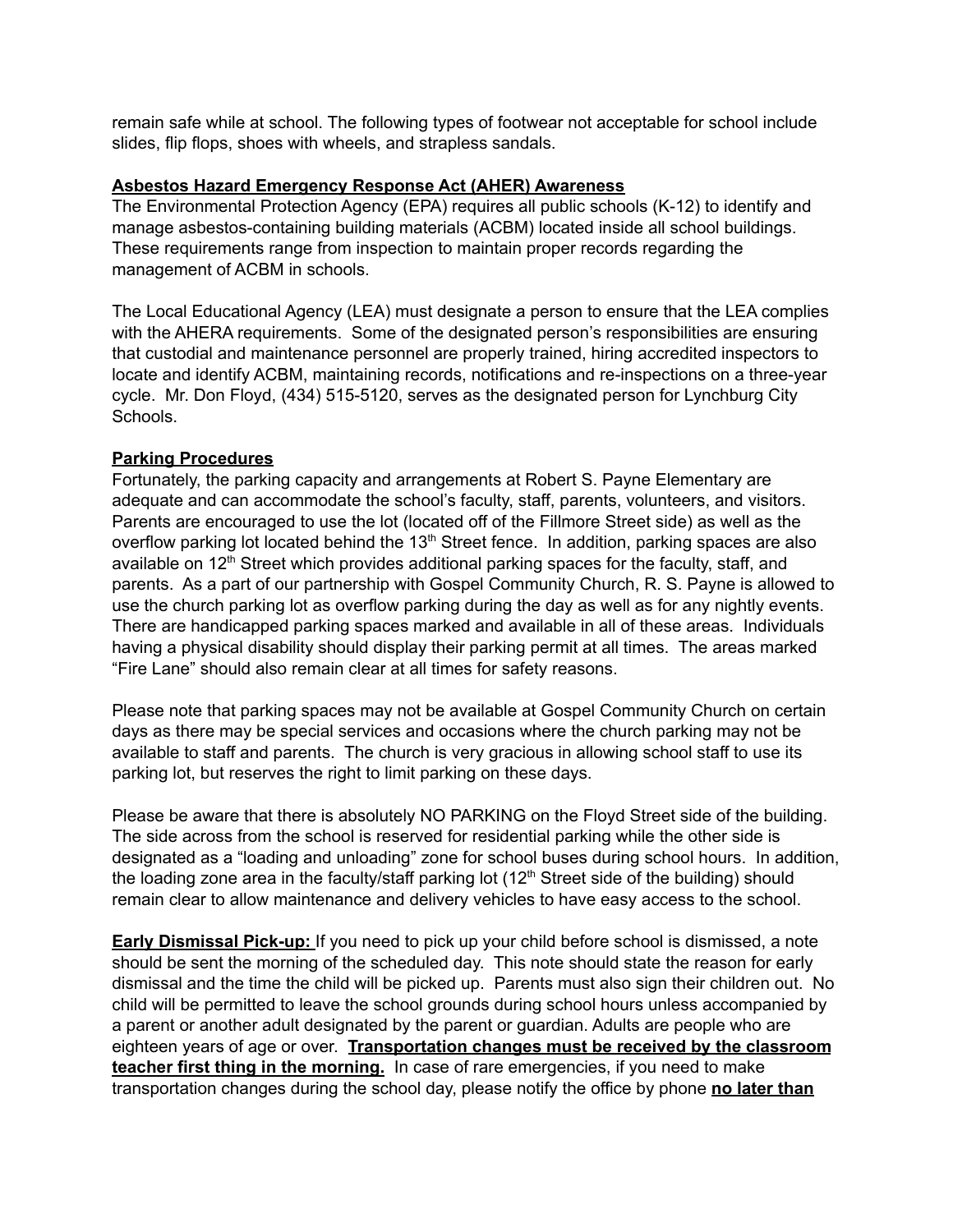**2:00 p.m**. Any parent who has a child with numerous early dismissals will have to conference with an administrator.

**When you arrive to pick up your child please call the office and a staff member will meet you with your child at our main door (door 5).**

# **Photography/Video**

From time to time teachers and the news media may take photographs or video of our students in the classroom setting or as they are engaged in other activities. If for any reason, you do not want your child's picture taken, please complete the Rights/Refusal of Permission form at registration. Forms will also be available in the office. This information will be kept on file in the office.

| <b>Date</b>    | <b>Time</b>             | <b>Event</b>                                                      |
|----------------|-------------------------|-------------------------------------------------------------------|
| Aug. 11        | <b>School Day Hours</b> | First Day of School                                               |
| Aug. 23-27     | <b>School Day Hours</b> | <b>Back to School Spirit Week</b>                                 |
| Sept. 6        | No School               | Labor Day                                                         |
| Sept. 2        | 7:00 PM                 | <b>PTO Meeting</b>                                                |
| Sept. 15       | End of School Day       | Interim Report goes home                                          |
| Sept. 17       | School Day Hours        | Planning/Professional Development Day (students do not<br>attend) |
| Oct.1          | <b>School Day Hours</b> | Spirit Day                                                        |
| Oct. 7         | <b>End of Quarter</b>   | End of Quarter 1                                                  |
| Oct. 14        | 7:00 PM                 | <b>PTO Meeting</b>                                                |
| Oct. 15        | End of School Day       | Report card goes home                                             |
| Oct.29         | School Day Hours        | Spirit Day                                                        |
| Nov. 2         | <b>School Day Hours</b> | Planning/Professional Development Day (students do not<br>attend) |
| Nov. 4         | 7:00 PM                 | <b>PTO Meeting</b>                                                |
| Nov. 15-19     | <b>School Day Hours</b> | <b>American Education Week</b>                                    |
| <b>Nov. 18</b> | End of School Day       | Interim Report goes home                                          |
| Nov. 24-26     | No School               | <b>Thanksgiving Holiday</b>                                       |

# **R. S. Payne Event Calendar 2021-22**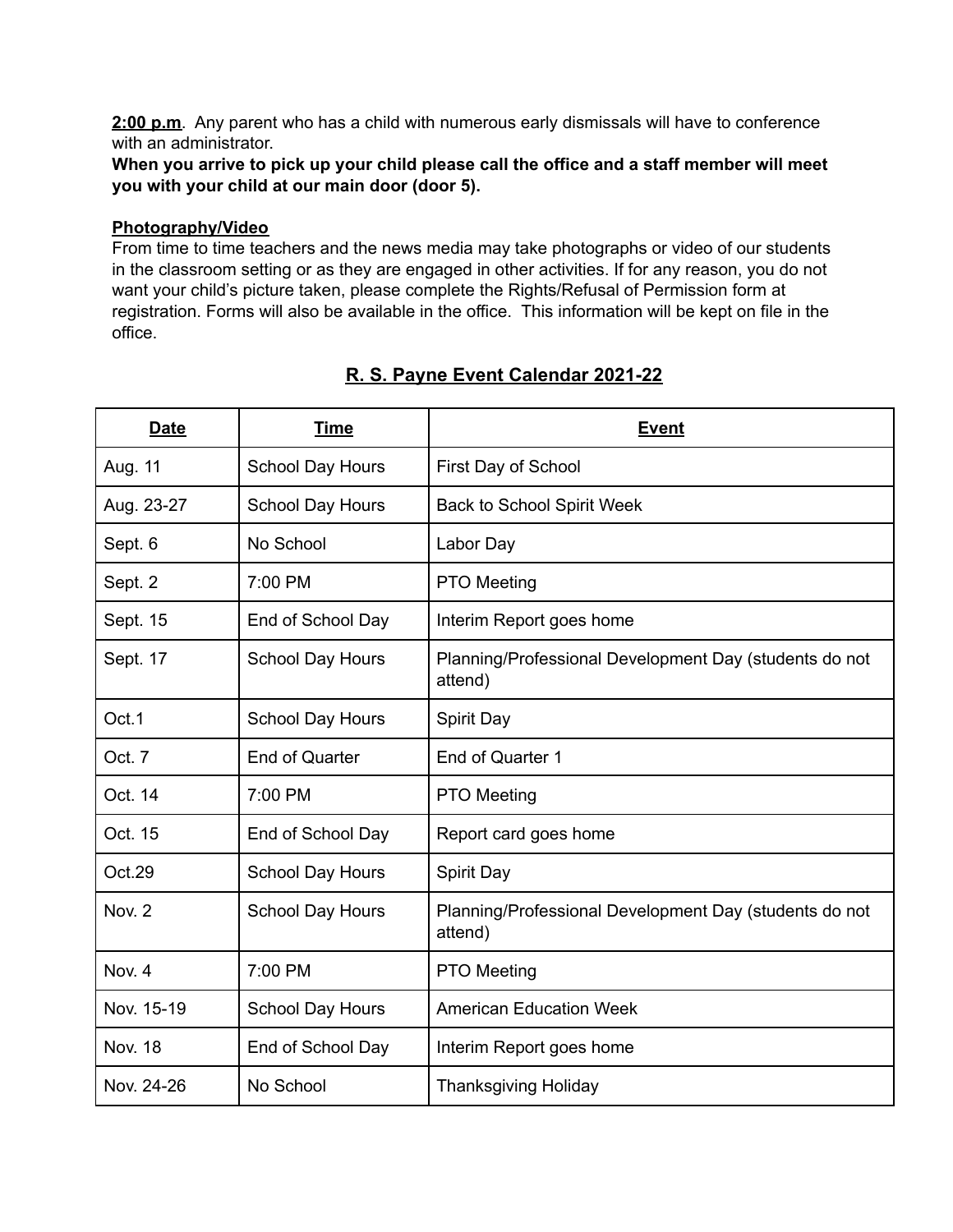| Dec. 2          | 7:00 PM                 | <b>PTO Meeting</b>                                                |
|-----------------|-------------------------|-------------------------------------------------------------------|
| Dec. 3          | <b>School Day Hours</b> | Spirit Day                                                        |
| Dec. 14-17      | School Day Hours        | <b>Back to School Spirit Week</b>                                 |
| Dec. 17         | <b>School Day Hours</b> | End of Quarter 2/Early Dismissal for Students                     |
| Dec. 20-Dec. 31 | No School               | Winter Break/Students and Staff Do Not Attend                     |
| Jan. 7          | End of School Day       | Report cards go home                                              |
| Jan. 6          | 7:00 PM                 | <b>PTO Meeting</b>                                                |
| Jan. 17         | No School               | MLK Day/Students and Staff Do Not Attend                          |
| Jan. 28         | <b>School Day Hours</b> | <b>Spirit Day</b>                                                 |
| Feb. 10         | End of School Day       | Interim Report goes home                                          |
| Feb. 3          | 7:00 PM                 | <b>PTO Meeting</b>                                                |
| March 3         | 7:00 PM                 | <b>PTO Meeting</b>                                                |
| March 4         | <b>School Day Hours</b> | Spirit Day                                                        |
| March 10        | <b>End of Quarter</b>   | End of Quarter 3                                                  |
| March 11        | School Day Hours        | Planning/Professional Development Day (students do not<br>attend) |
| March 14        | No School               | Break Day/Students and Staff Do Not Attend                        |
| March 18        | End of School Day       | Report Card goes home                                             |
| April 1         | <b>School Day Hours</b> | Spirit Day                                                        |
| April 7         | 7:00 PM                 | PTO Meeting                                                       |
| April 11-15     | No School               | Spring Break for Staff and Students                               |
| April 29        | <b>School Day Hours</b> | Spirit Day                                                        |
| April 29        | End of School Day       | Interim Report goes home                                          |
| May 3           | <b>School Day Hours</b> | Planning/Professional Development Day (students do not<br>attend) |
| May 5           | 7:00 PM                 | <b>PTO Meeting</b>                                                |
| May 27          | End of School Day       | Last Day of School/Early Dismissal/Report Cards go home           |